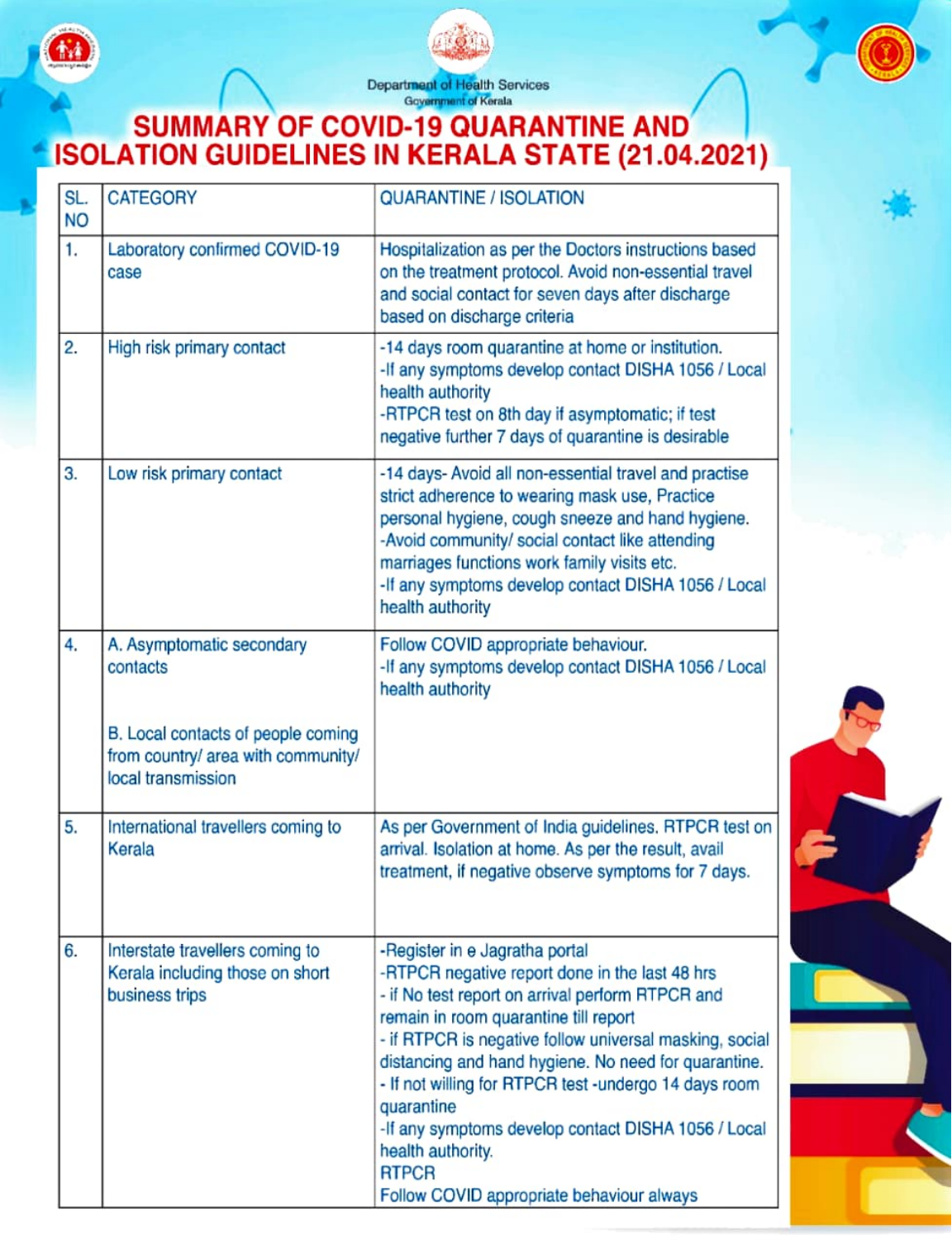





Department of Health Services Government of Kerala

## THE FIVE TIER COVID 19 CARE PYRAMID - KERALA

**Cat C-**<br>Designated **COVID Hospital** 

Cat B-CSLTC-COVID 2nd Line Treatment Centre

Cat A-CFLTC- COVID 1st Line Treatment Centre

Asymptomatic with no provision for home care and isolation- DCC(Domiciliary care centre)

Asymptomatic-<br>Home care and isolation

| Cat A        | Mild sore throat / cough / rhinitis / diarrhea                                                                                                                                                                                                                                                                                                          |
|--------------|---------------------------------------------------------------------------------------------------------------------------------------------------------------------------------------------------------------------------------------------------------------------------------------------------------------------------------------------------------|
| <b>Cat B</b> | Fever and / or severe sore throat / cough / diarrhea<br><b>OR</b>                                                                                                                                                                                                                                                                                       |
|              | <b>Category-A with any one of</b>                                                                                                                                                                                                                                                                                                                       |
|              | .Lung/heart / liver / kidney / neurological disease /<br>Hypertension / haematological disorders /<br>uncontrolled diabetes / cancer / HIV-AIDS/                                                                                                                                                                                                        |
|              | <b>Cardiovascular disease</b><br>.On long term steroids / immunosuppressive drugs.<br><b>Pregnant Lady.</b><br>.Age more than 60 years.                                                                                                                                                                                                                 |
| Cat C        | «Breathlessness, chest pain, drowsiness, fall in blood<br>pressure, haemoptysis, cyanosis (red flag signs)<br>«Children with ILI( influenza like illness) with<br>red flag signs<br>(Sommolence, high / persistent fever, inability to feed well,<br>convulsions, dyspnoea / respiratory distress, etc.)<br>Worseing of underflying chronic conditions. |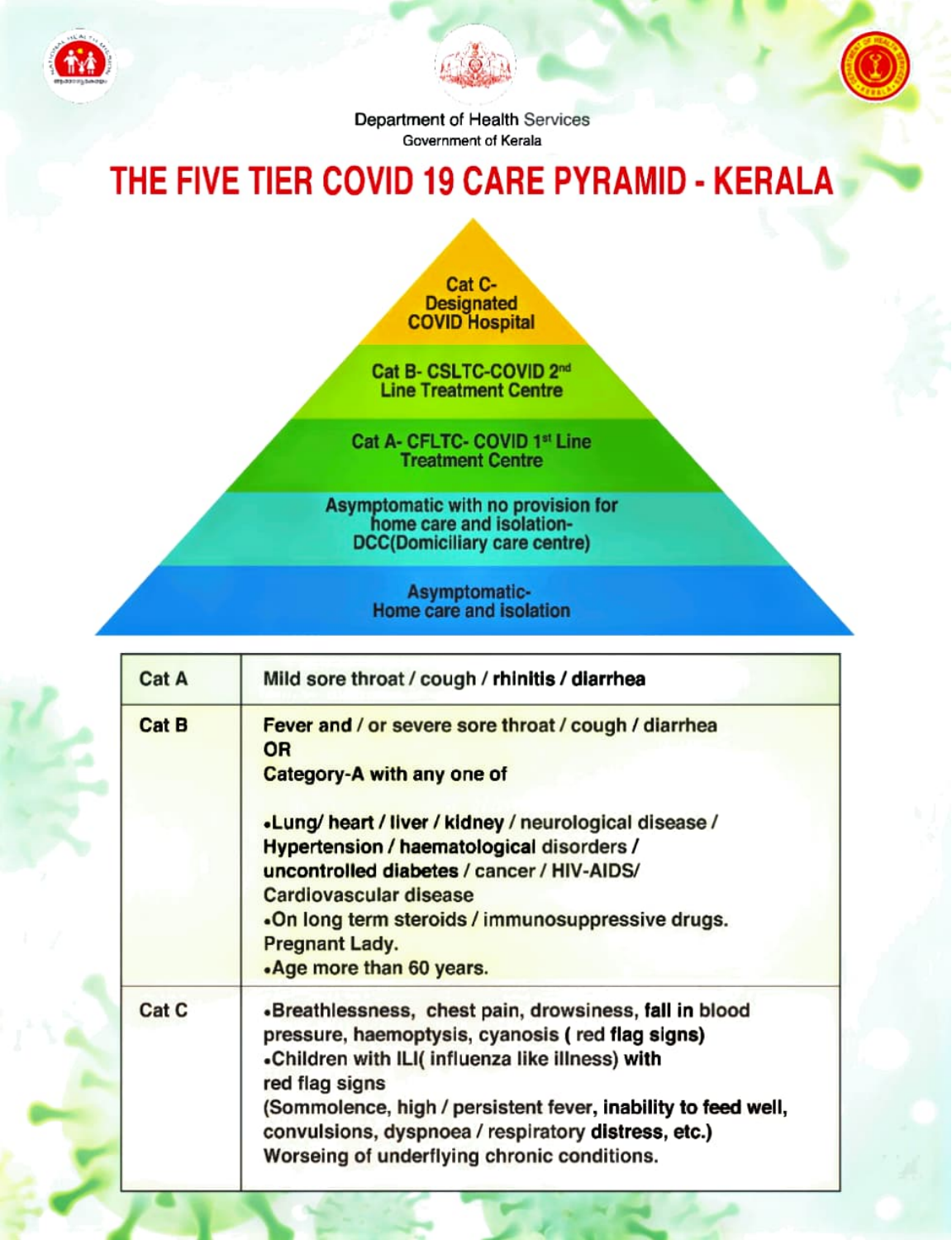



ആരോഗു കുടുംബക്ഷേമ വകുപ്പ്<br>കേരള സർക്കാർ

## കോവിഡ് 19 ക്വാറന്റൈൻ/ ഐസൊലേഷൻ<br>മാർഗ്ഗ നിർദ്ദേശങ്ങൾ 21.04.2021

|                | œ                                                                                                                                                                                                                                       |                                                                                                                                                                                                                                                                                                                                                                                                                                                                                                                                                                                                                                                                                                                                                               |
|----------------|-----------------------------------------------------------------------------------------------------------------------------------------------------------------------------------------------------------------------------------------|---------------------------------------------------------------------------------------------------------------------------------------------------------------------------------------------------------------------------------------------------------------------------------------------------------------------------------------------------------------------------------------------------------------------------------------------------------------------------------------------------------------------------------------------------------------------------------------------------------------------------------------------------------------------------------------------------------------------------------------------------------------|
| මාව<br>നം.     | കാറ്റഗറി                                                                                                                                                                                                                                | ക്വാറന്റൈൻ/ ഐസൊലേഷൻ                                                                                                                                                                                                                                                                                                                                                                                                                                                                                                                                                                                                                                                                                                                                           |
| 1              | ലബോറട്ടറി പരിശോധനയിലൂടെ കോവിഡ്<br>സ്ഥിരീകരിച്ച ആൾ                                                                                                                                                                                       | ചികിത്സാ മാനദണ്ഡം അന്തസരിച്ച് ഡോകരുടെ തീരുമാനപ്ര<br>കാരം ചികിത്സ നൽകം. മാനദണ്ഡങ്ങൾ അനുസരിച്ച്<br>ഡിസ്ചാർജ് ചെയ്യതിന് ശേഷം 7 ദിവസം വരെ അനാവശ്യ<br>യാത്രകളം സാമൂഹിക ഇടപെടലുകളം ഒഴിവാക്കുക                                                                                                                                                                                                                                                                                                                                                                                                                                                                                                                                                                       |
| 2              | പ്രാഥമിക സമ്പർക്കം വഴി രോഗസാധ്യത<br>കൂടുതലുള്ളവർ(High Risk Primary Contact)                                                                                                                                                             | • വിട്ടിലോ സ്ഥാപനത്തിലോ 14 ദിവസം റ്റം ക്വാറന്റൈൻ<br>• ലക്ഷണങ്ങൾ എന്തെങ്കിലും കണ്ടാൽ ദിശ 1056 ലോ തൊട്ടടുത്തു<br>ള്ള ആരോഗ്യ പ്രവർത്തകരെയോ ബന്ധപ്പെടുക<br>• ലക്ഷണങ്ങൾ ഒന്നമില്ലെങ്കിൽ എട്ടാം ദിവസം ആർ.റ്റി.പി. സി.<br>ആർ പരിശോധന നടത്തുക. ഫലം നെഗറ്റിവ് ആണെങ്കിലും<br>ഇടർന്ന് 7 ദിവസം കൂടി ക്വാറന്റൈൻ ഇടരുന്നതാണ് അഭികാമ്യം                                                                                                                                                                                                                                                                                                                                                                                                                                      |
| 3              | രോഗം വരാൻ സാധ്യത കറവുള്ള, പ്രാഥ<br>മിക സമ്പർക്കത്തിലുള്ള ആൾ(Low Risk<br>Primary Contact)                                                                                                                                                | • 14 ദിവസം അനാവശ്യ യാത്രകൾ ഒഴിവാക്കുകയും മാസ്<br>ധരിക്കുക, കൈകളുടെ ശുചിത്വം, ചുമയക്കമ്പോഴും ഇമ്മുമ്പോഴും<br>ശ്രചിത്വ മര്യാദകൾ പാലിക്കുക ഇടങ്ങിയവ കർശനമായി പാലി<br>ക്കുകയും ചെയ്യക<br>• കല്യണം , മറ്റ് ചടങ്ങുകൾ, ജോലി, സന്ദർശനങ്ങൾ ഇടങ്ങിയ<br>സാമഹിക ഇടപെടലുകൾ ഒഴിവാക്കുക<br>• ലക്ഷണങ്ങൾ എന്തെങ്കിലും കണ്ടാൽ ദിശ 1056 ലോ തൊട്ടടുത്തു<br>ള്ള ആരോഗ്യ പ്രവർത്തകരെയോ ബന്ധപ്പെട്ടക                                                                                                                                                                                                                                                                                                                                                                                  |
| $\overline{4}$ | എ. ലക്ഷണങ്ങളില്ലാത്ത രണ്ടാം നിര<br>mumidenenad (Asymptomatic Secondary<br>Contacts)<br>ബി. സാമൃഹ്യ വ്യാപനമോ പ്രാദേശിക<br>വ്യാപനമോ ഉണ്ടായിട്ടള്ള രാജ്യങ്ങളിൽ<br>നിന്നോ പ്രദേശങ്ങളിൽ നിന്നോ<br>എത്തിയവരുമായി സമ്പർക്കം<br>ഉണ്ടായിട്ടള്ളവർ | • കോവിഡ് പ്രതിരോധ ശിലങ്ങൾ പിന്തുടരുക<br>• ലക്ഷണങ്ങൾ എന്തെങ്കിലും കണ്ടാൽ ദിശ 1056 ലോ<br>തൊട്ടടുത്തുള്ള ആരോഗ്യ പ്രവർത്തകരെയോ ബന്ധപ്പെടുക                                                                                                                                                                                                                                                                                                                                                                                                                                                                                                                                                                                                                        |
| 5              | കേരളത്തിലേക്ക് വരുന്ന രാജ്യാന്തര<br>യാത്രക്കാർ                                                                                                                                                                                          | കേരളത്തിൽ എത്ത്രമ്പോൾ കേന്ദ്രസർക്കാർ മാർഗ്ഗനിർദ്ദേശ<br>പ്രകാരം ആർ.റ്റി.പി.സി.ആർ പരിശോധന, വീട്ടിൽ ഐസൊലേ<br>ഷൻ, പരിശോധനം ഫലം അനസരിച്ച് ചികിത്സ തേടുക.,<br>നെഗറ്റീവ് ആണെങ്കിൽ  ലക്ഷണങ്ങൾ ഉണ്ടാകന്ത്രണ്ടോയെന്ന് 7<br>ദിവസം നിരീക്ഷിക്കുക.                                                                                                                                                                                                                                                                                                                                                                                                                                                                                                                         |
| 6              | ബിസിനസ്സ് ആവശ്യങ്ങൾക്കായി കേരള<br>ത്തിൽ എത്തുന്നവർ ഉൾപ്പെടെയുള്ള അന്തർ<br>സംസ്ഥാന യാത്രക്കാര്                                                                                                                                           | • ഇ ജാഗ്രത പോർട്ടലിൽ രജിസ്റ്റർ ചെയ്യാം<br>• കഴിഞ്ഞ 48 മണിക്ക്കറിനുള്ളിലുള്ള ആർ.റ്റി.പി.സി.ആർ.<br>നെഗറ്റീവ് പരിശോധനാഫലം<br>• ആർ.റ്റി.പി.സി.ആർ പരിശോധന ന്ദടത്തിയിട്ടില്ലാത്തവർ<br>കേരളത്തിൽ എത്തിയാല്യടൻ  ആർ.റ്റി.പി.സി.ആർ പരിശോധന<br>നടത്തുകയും ഫലം ലഭിക്കുന്നതുവരെ റൂം ക്വാറന്റൈനിൽ ഇടരുക<br>യും ചെയ്യക<br>• ആർ.റ്റി.പി.സി.ആർ പരിശോധനാഫലം നെഗറ്റീവ് ആണെങ്കിൽ<br>മാസ്ക് ധരിക്കുക, കൈകൾ വ്വത്തിയാക്കുക, സാമൃഹിക അകലം<br>പാലിക്കുക തുടങ്ങിയ കോവിഡ് മാനദണ്ഡങ്ങൾ പിത്രടരുക<br>• ആർ.റ്റി.പി.സി.ആർ പരിശോധന നടത്തുന്നില്ല എങ്കിൽ 14<br>ദിവസം റ്റം ക്വാറന്റൈനിൽ ഇരിക്കുക<br>• ലക്ഷണങ്ങൾ എന്തെങ്കില്പം കണ്ടാൽ ദിശ 1056 ലോ<br>തൊട്ടടുത്തുള്ള ആരോഗ്യ പ്രവർത്തകരെയോ ബന്ധപ്പെട്ടക,<br>ആർ.റ്റി.പി.സി.ആർ പരിശോധന നടത്തുക<br>• എല്ലായ്ലോഴും കോവിഡ് പ്രതിരോധ ശീലങ്ങൾ പിന്തുടരുക |